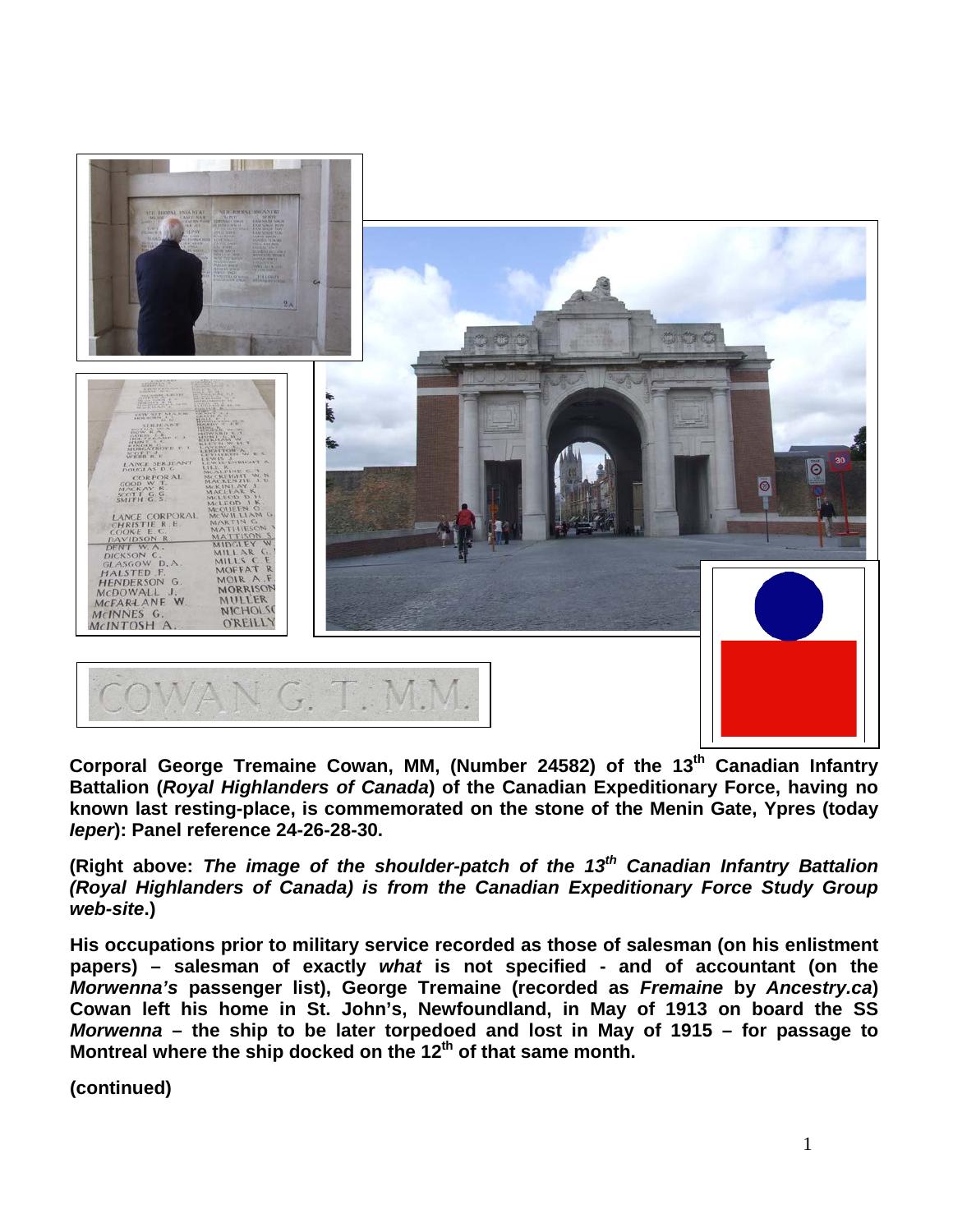**While some of his documents show that he both enlisted and attested on September 23 of 1914 in Valcartier, Québec, having already undergone a medical examination on August 29, almost a month previously, pay records show that the first remuneration for services rendered to the Canadian Army was paid to him on September 22, suggesting that, in fact, this was the date of enlistment.**

**Private Cowan was thereupon attached to the 2nd Company of the 5th Battalion of the Royal Highlanders of Canada, a militia formation which, when the Canadian Division\*was formed, was re-designated as the 13th Battalion (***Royal Highlanders of Canada***) of the 3rd Canadian Infantry Brigade.** 

**(Right:** *The personnel of the Battalion wore a Black Watch kilt, one version of the tartan being shown here***. – from the**  *canadiansoldiers.com web-site***)**

**(Right:** *Canadian artillery being put through its paces at the Camp at Valcartier. In 1914, the main Army Camp in Canada was at Petawawa. However, its location in Ontario – and away from the Great Lakes – made it impractical for the despatch of troops overseas. Valcartier was apparently built within weeks after the Declaration of War***. – photograph (from a later date in the war) from** *The War Illustrated***)** 

*\*Known simply as the Canadian Division until the formation of the 2nd Canadian Division. It logically then became designated as the 1st Canadian Division.* 

**Only two days after his enlistment, on September 25, Private Cowan and the other personnel of the 13th Battalion were transported from Valcartier to the port area of Québec City where the unit embarked onto His Majesty's Transport**  *Alaunia***, a requisitioned vessel of the** *Cunard Line***.** 

**(Right:** *The photograph of Alaunia is from the Old Ship Picture Galleries web-site.***)**

Private Cowan and the 13<sup>th</sup> Battalion were not the only military personnel to take passage **to the United Kingdom on** *Alaunia* **at this time. Also on board were a part of the 14th Battalion of Canadian Infantry, the Headquarters personnel of the Canadian 3rd Infantry Brigade, and a part of the Divisional (later** *1st Divisional***) Train.**

*Alaunia* **is documented as having sailed from Quebec on the same September 25, but only to drop anchor just** *upstream***, at Wolfe's Cove, there to wait for five days to pass before the ship finally slipped down-river. The vessel then again stopped, on this second occasion at the Gaspé on October 2; there the convoy of thirty-one troop-carriers formed for the trans-Atlantic crossing and finally sailed from Canadian waters on the following afternoon, Saturday October 3\*.**





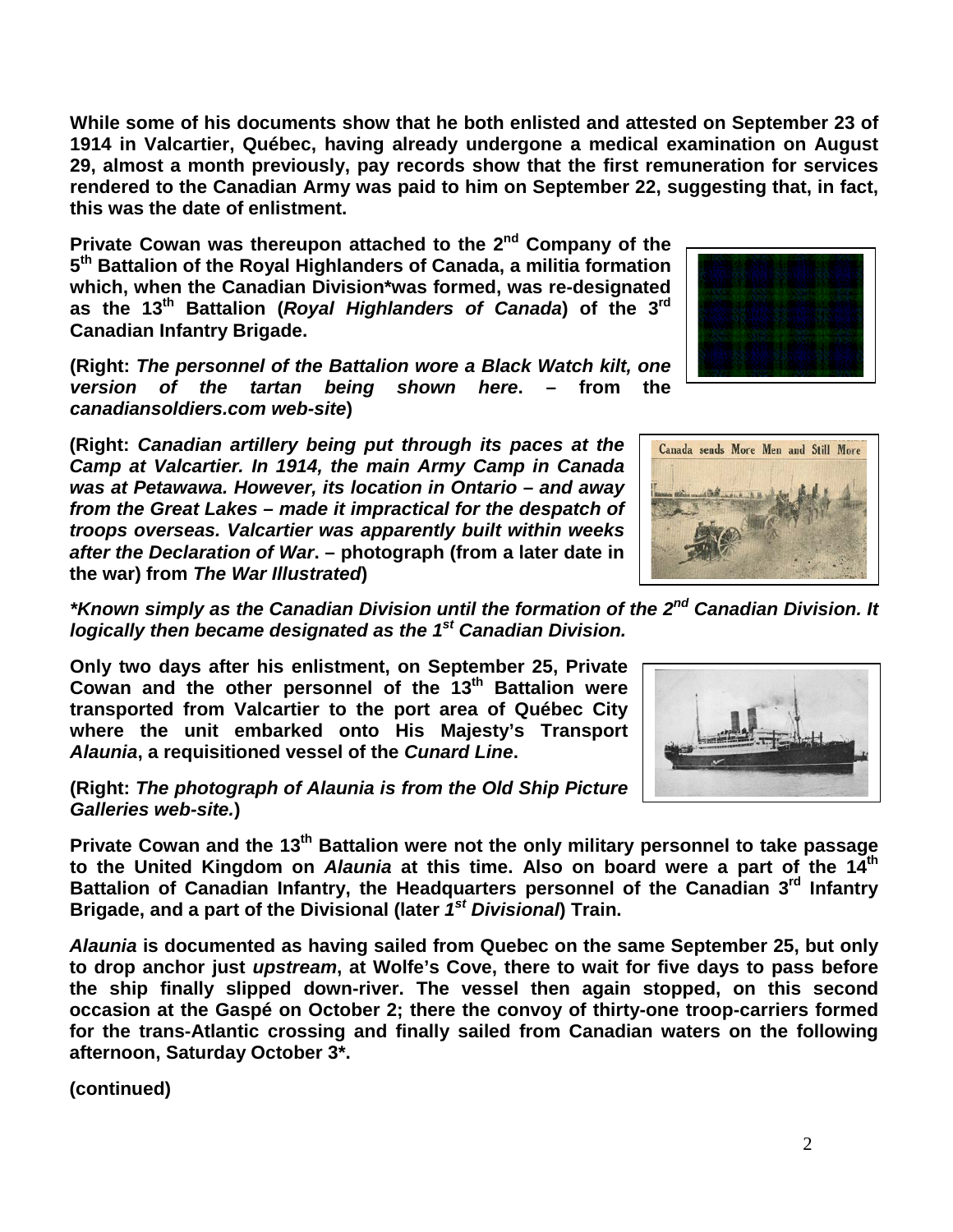*\*On October 5, as the formation passed along the south coast of Newfoundland, the small Bowring Brothers' steamer Florizel, sailed to meet and join it, carrying the First Five-Hundred of the Newfoundland Regiment.*

**The convoy reached its destination, the English south-coast naval port of Plymouth-Devonport, on October 14. However, such was the poor organization that some troops were to remain on board their ships for several days before disembarking\*.**

*\*Originally destined to dock in Southampton, the convoy was diverted to Plymouth-Devonport because of a submarine scare. The harbour at the time was undergoing a major transformation to its facilities; thus the docking problems.*

**The 13th Battalion, however, was not such a one, as it set foot on land on October 15. Thereupon it boarded trains late that evening and was transported to Patney Station, Salisbury Plain, arriving there at three in the morning.**

**Unfortunately for the Canadian new-comers, their camp on West Down South was to be found some sixteen kilometres distant from the railway station – and it was also to be found on foot. To its credit, the Battalion made the march in less than three-and-a-half hours.**



**(Right above:** *Some of the ships of the convoy carrying the Canadian Expeditionary Force at anchor in Plymouth Hoe on October 14, 1914* **– from** *The War Illustrated***)**

**Army regulations were such that troops were to undergo some fourteen weeks of training from the time of enlistment; at that point they were to be considered as being fit for** *active service***. Thus the newly-arrived Canadians were to spend the remainder of October and up until the first week of February, 1915, in becoming proper** *Soldiers of the King* **– even if they were** *colonials\****.**



*\*In fact, a large percentage of those joining the Colours at this early stage of the Great War had recently emigrated from the British Isles.*

**(Right:** *George V, by the Grace of God, of the United Kingdom of Great Britain and Ireland and of the British Dominions beyond the Seas, King, Defender of the Faith, Emperor of India* **– from** *Wikipedia***)**

**On February 4 the Canadian Division marched to a review area where it was inspected by His Majesty, King George V and the War Minister, Lord Kitchener\*. The next few days were spent in final preparation for departure and at seven-thirty in the evening of February 10, the 13th Battalion boarded a train to take it to the English west-coast port of Avonmouth.**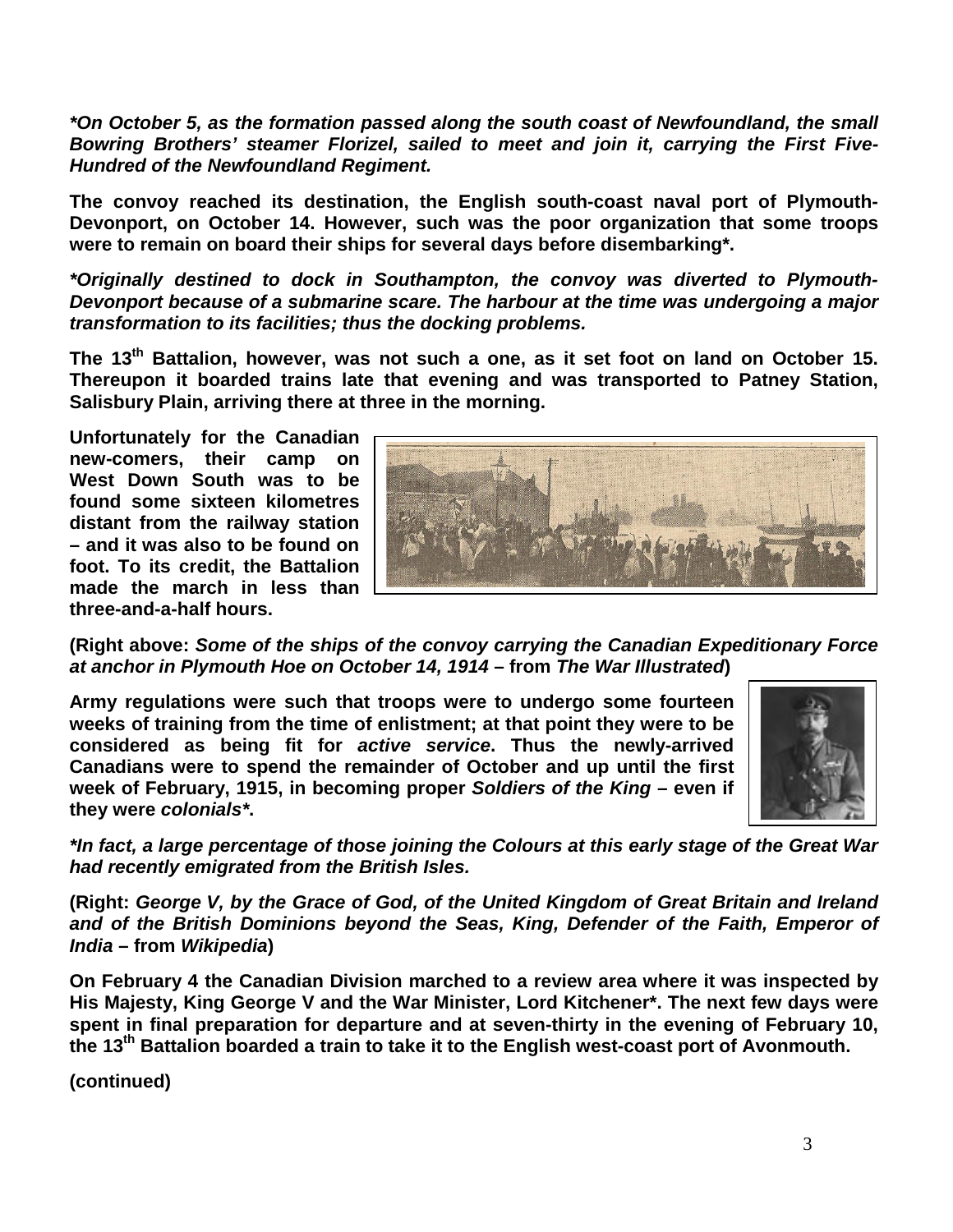*\*For whom the Canadian city of Kitchener was named in 1916 – it had been called Berlin until then.*

**(Right above:** *Canadian troops during the autumn of 1914 at Bulford Camp, Wiltshire* **– from** *The War Illustrated***)**

**At Avonmouth, Port of Bristol, the 13th Battalion boarded HM Transport** *Novian***, the ship then sailing as part of the Canadian Division Armada at dawn on the morning of February 12. It was apparently a very rough and unpleasant voyage, the ship's captain taking the decision to head out to sea and into the wind to avoid serious injury to the horses: but it also prolonged the agony for the wretchedly-ill troops.** 

**Three days later, on February 15, the vessel dropped anchor in the French port of St-Nazaire on the coast of Brittany, its passengers looking forward to standing once again on** *terra firma***. Many were still feeling the ill-effects of the voyage and were apparently less than happy to then be kept on board ship for that night before being transferred to trains early on the**  morning of the 16<sup>th</sup>.

**They were then even less overjoyed to learn that it was they who first had to unload the ship, the dockers having gone on strike.** 

**But the horses were apparently no worse for wear.**

**(Right above:** *The accompanying caption records this photograph of Novian as having been taken during the Gallipoli Campaign in 1915***. – from the** *Wikipedia* **web-site)**

From the railway station in the port of St-Nazaire the 13<sup>th</sup> **Battalion was to move north to the town of Hazebrouck. It then took more than two days and two nights to travel six-hundred eighty kilometres – travelling in those well-documented and uncomfortable wagons of the period labelled '40 HOMMES-8 CHEVAUX' – to do so. At Hazebrouck the unit…** *got off stiff and sore after our long and cramped journey, fell in and marched eight miles, through pouring rain, to FLETRE* **(from 13th Battalion War Diary)***.*

**The War Diarist in his entry also noted that each man was carrying his thirty-six kilos (eighty pounds) of kit, all the way to the Battalion's billets.**

**(Right above:** *The northern French town of Hazebrouck, likely at a period between the two World Wars* **– from a vintage post card)**





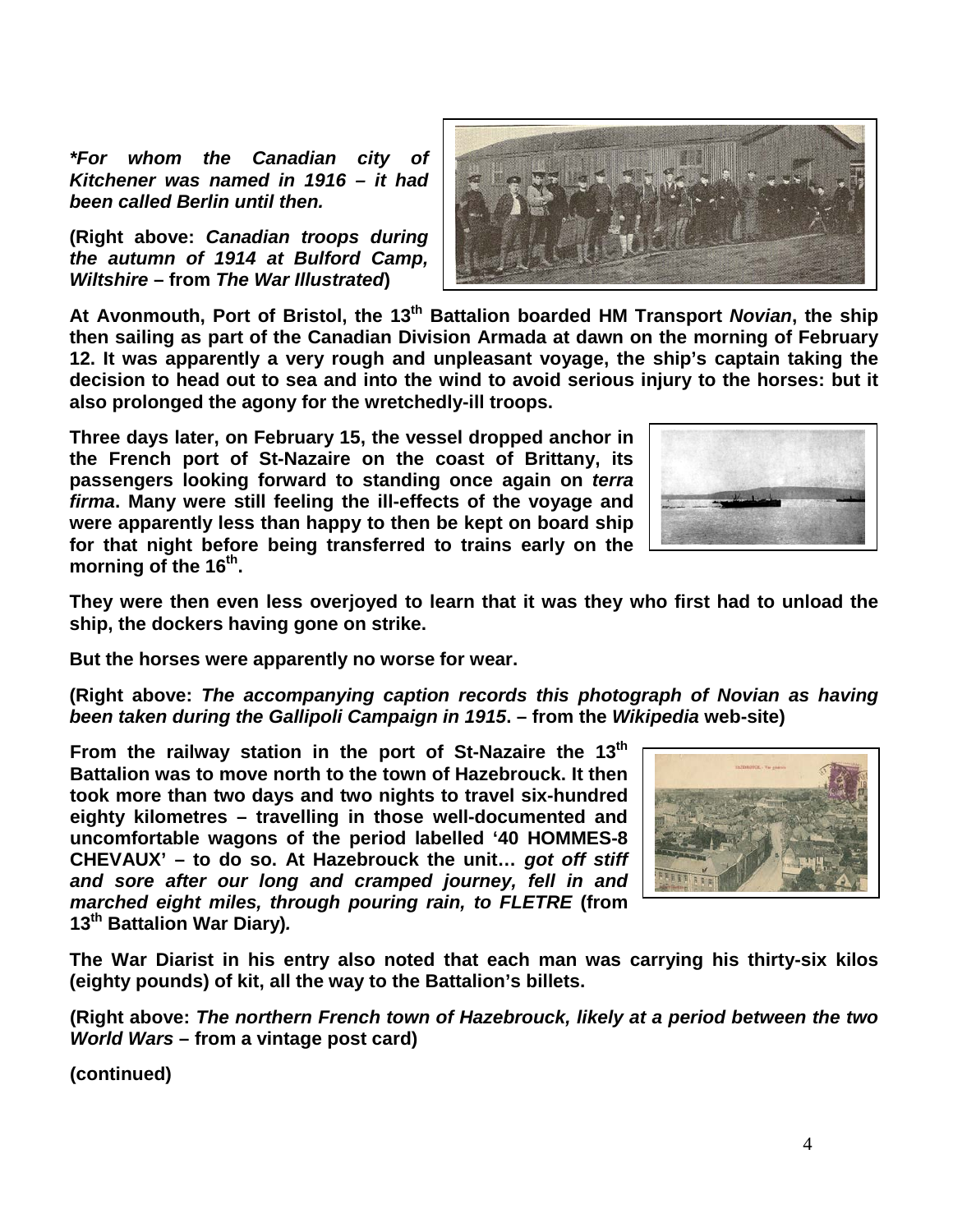**Four days later, on February 23, the 13th Battalion was once more on the march:** *Paraded at 8 a.m. and marched to ARMENTIERES, 17 miles, very hard on the feet, roads paved with cobble-stones nearly all the way. Arrived at ARMENTIERES at 2.30 p.m. and were billeted in the Workhouse.* **(Excerpt from the 13th Battalion War Diary)**

**(Right:** *Troops – in this case likely British – on the move either in or towards Belgium in the early days of the Great War. Canadian units – apart from distinguishing badges and flashes – were to wear the same uniforms and, except for their rifles and machine-guns (which were later to be replaced) – had much the same equipment***. – from a vintage post-card)**



**On the next day again the troops began to undergo their first experiences of the trenches under the supervision of the British troops already there\*.**

*\*During the Great War, British and Empire (later Commonwealth) battalions had their time more or less equally divided into three postings: in theory a week was to be spent in the front lines, at times little more than a few metres separating them from the enemy forward positions; a second week was then served in support positions, perhaps a hundred metres or so behind the front; the unit was then withdrawn into reserve – either Brigade, Divisional or Corps Reserve, the former nearest the forward area, the latter furthest away.* 



*Of course, things were never as neat and tidy as set out in the preceding format and troops could find themselves in a certain position at times for weeks on end.*

**(Right above:** *A photograph of Canadian troops in support positions somewhere on the Somme in the autumn of 1916, only months earlier having been equipped with those steel*  **helmets and, less visible, British Short Lee-Enfield Mark III Rifles - from Illustration)** 

On March 2 the 13<sup>th</sup> Battalion was ordered to march to the area of Sailly (likely Sailly-sur*la-Lys***). There it was to experience more of the everyday drudgery of the front lines, the support area and the reserve sectors during the following twenty-four days. Judging from the sparse 13th Battalion War Diary entries for that time, there was very little to report.**

**(Right below:** *The caption reads merely 'Camp of Canadians' but it is from the early days of the Great War, thus likely in either northern France or in Belgium. The troops are from a Canadian Scottish unit***. – from a vintage post-card)**

**The first seven weeks of** *active service* **passed much as described above for the 13th Battalion. In a more personal vein, Private Cowan experienced medical problems: On April 2 he was admitted into the 3rd Canadian Field Ambulance at Estaires and diagnosed as with gastritis; presumably it was a mild case as he was discharged back** *to duty* **only two days after admission.**

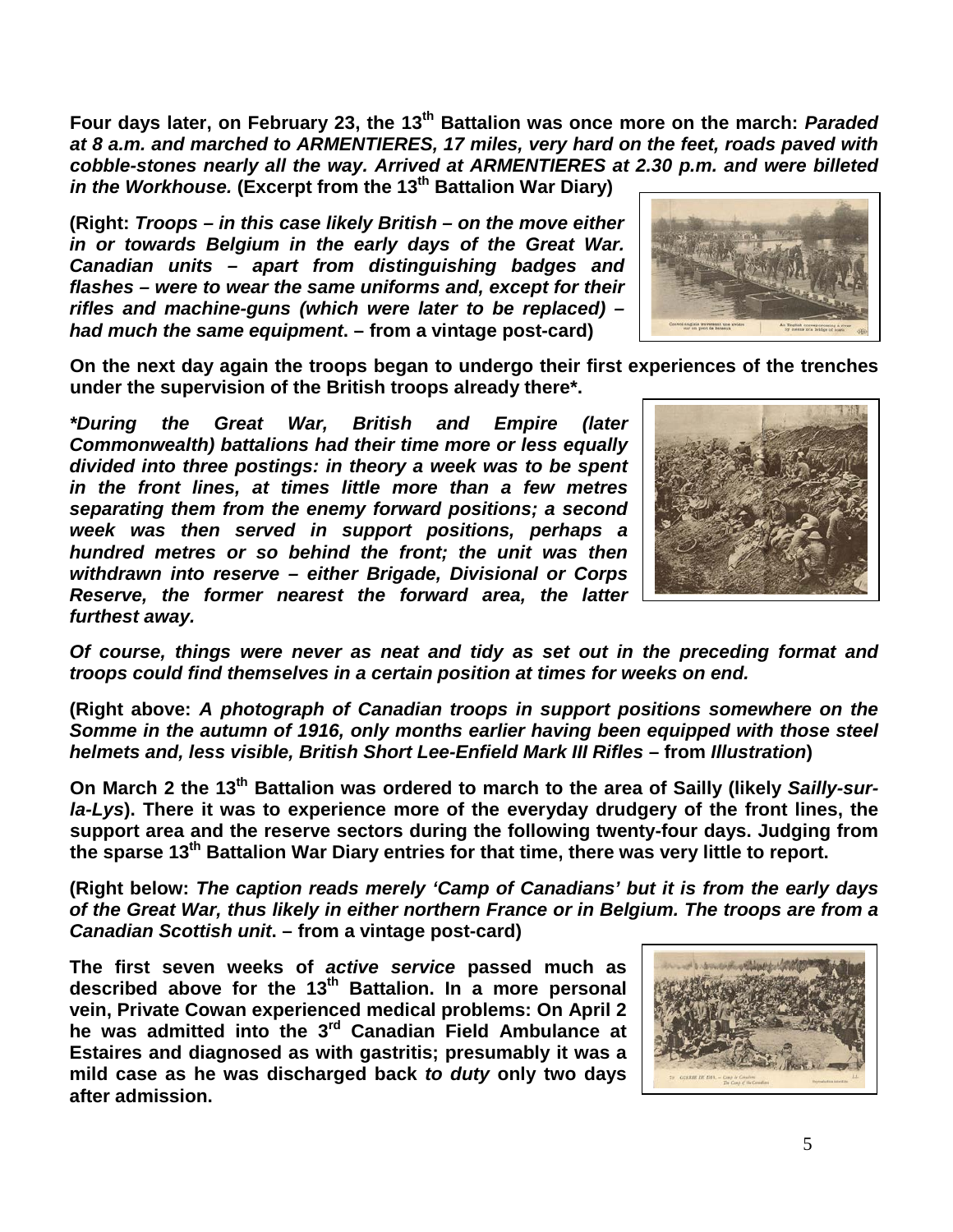**(Preceding page:** *A British field ambulance, of a more permanent nature than some, and likely at a later period of the War* **– from a vintage post-card)**

**Only days later, on April 13, he was once more in a Canadian Field Ambulance, the** *First***, which had been established at Poperinghe. Five days after his admission, once again to be treated for gastritis, Private Cowan became inflicted with tonsillitis and thus, on this second occasion, was not to be released until May 15. By that time the crisis of the** *Second Battle of Ypres* **had passed (see below).**

**Meanwhile, on April 7 his 13th Battalion had begun the transfer which was to see it posted to the** *Ypres Salient***. On the 15th of the month the unit crossed the Franco-Belgian frontier and, after travelling by bus on the morrow, found itself near the villages of St-Jean and St-Julien to the north-east of the already shattered medieval city of Ypres.**

**(Right:** *Troops being transported towards the area of the front by bus* **– from** *Illustration***)**

**During the first five days of the 13th Battalion's posting to** *the Salient* **all was quiet, the Battalion War Diarist even remarking that the…** *Weather all that could be desired***. Then the dam broke - although it was gas rather than water which, for a few days, threatened to sweep all before it. The date was April 22, 1915.**

**(Right below:** *An aerial photograph, taken in July of 1915 – just after the battle of 2nd Ypres - which shows the shell of the medieval city, an image entitled Ypres-la-Morte* **(Ypres the Dead)** *– By the end of the conflict there was little left standing. –* **from** *Illustration***)**

**The** *2nd Battle of Ypres* **saw the first use of chlorine gas by the Germans during the** *Great War***. Later to become an everyday than the rest of the military arsenals of the warring nations. But on this first occasion, to inexperienced troops without the means to combat it, the yellow-green cloud of chlorine proved overwhelming.**

**(Right:** *The very first protection against gas was to urinate on a handkerchief which was then held over the nose and mouth. However, all the armies were soon producing gasmasks, some of the first of which are seen here being tested by Scottish troops***. – from either** *Illustration* **or** *Le Miroir***)**

**(continued)**

**hazard of the Great War - and after the introduction of protective measures such as advanced masks (***helmets* **as they were first called) - gas was to prove no more dangerous** 



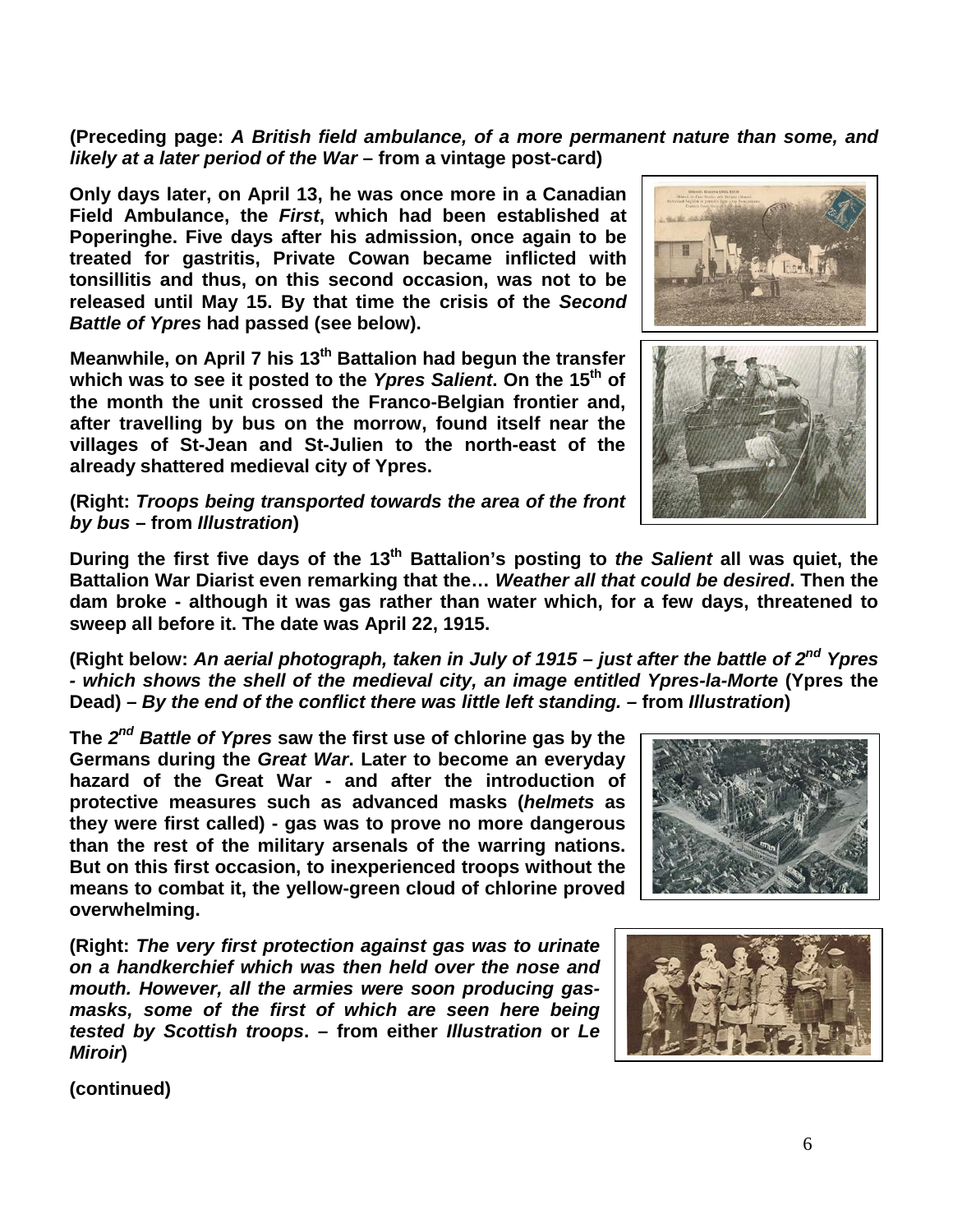**The cloud was noticed at five o'clock in the afternoon of April 22. In the sector subjected to the most concentrated use of the gas, the French Colonial troops to the Canadian left wavered then broke, leaving the left flank of the Canadians uncovered, particularly that of the 13th Battalion which was obliged to call forward Number 3 Company, at the time in reserve. Then a retreat, not always very cohesive, by the entire unit became necessary.**



**(Right above:** *Entitled: Bombardement d'Ypres, le 5 juillet 1915* **– from** *Illustration***)**

**By the 23rd the situation had become relatively stable – at least temporarily - and the**  positions in the vicinity of Sint-Juliaan held until the morning of the 24<sup>th</sup> when a further **retirement became necessary. At times there had been breeches in the defensive lines but, fortunately, either the Germans were unaware of how close they were to a breakthrough, or else they did not have the means to exploit the situation.** 

**And then the Canadians closed the gaps.**

**The 13th Battalion was relieved on April 25 and was withdrawn to some former French reserve trenches. Called**  forward again on the 28<sup>th</sup>, it remained in the area of the front **until May 1 when it was withdrawn into divisional reserve in the area of Vlamertinghe, to the west of Ypres. On May 3 the unit moved into northern France to re-enforce and to reorganize.**



**(Right above:** *The Memorial to the 1st Canadian Division – the Brooding Soldier – stands just to the south of the village of Langemark where the Canadians withstood the German attack – abetted by gas – at Ypres (today Ieper) in April of 1915.* **– photograph from 2010)**

**The information to be gleaned from the Battalion War Diary during this period is sparse. The number of casualties incurred is not noted – neither does it seem to appear in the 5th Brigade Diary – but it was on April 28 that a re-enforcement draft of two-hundred seventysix other ranks reported** *to duty* **to the unit.**

**By the time that Private Cowan reported back to the 13th Battalion on or about May 15, the unit had moved down the line to the south, over the Franco-Belgian frontier, and to the areas of Festubert and Givenchy. The French were about to undertake a major offensive just further south again and had asked for British support.**

**There at Festubert a series of attacks and counter-attacks took place in which the British High Command managed to gain three kilometres of ground but also to destroy, by using the unimaginative tactic of the frontal assault, what was left of the British pre-War professional Army. The Canadian Division was also to contribute to the campaign but, not fielding the same numbers of troops as the British, was not to contribute to the same extent. The Canadians nonetheless suffered heavily again.**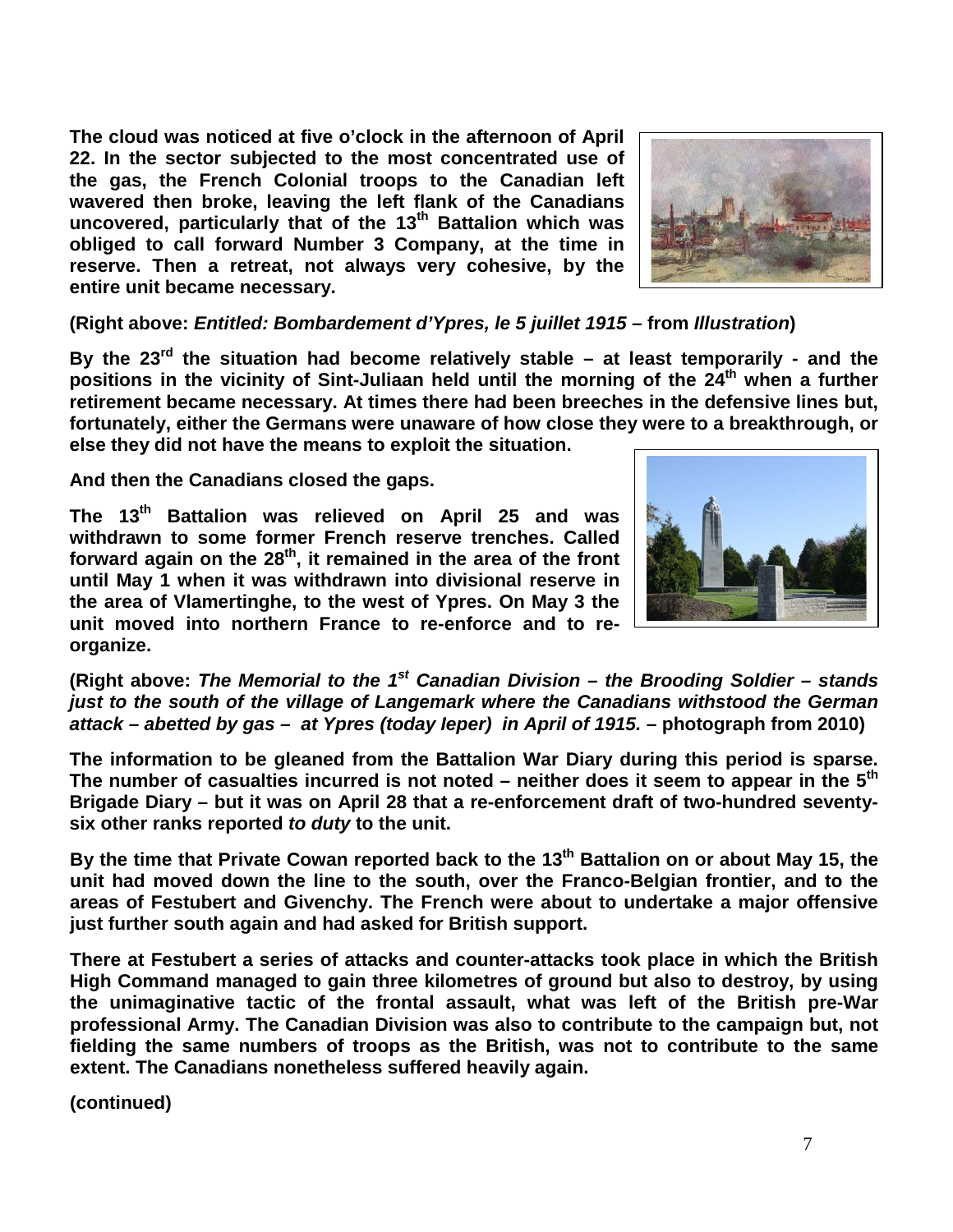**The role of the 13th Battalion was to relieve the 16th Battalion after its attack planned for May 20 on a German-held position, before then consolidating and defending that same position. Despite heavy losses the 16th captured its objective, positions which then the 13th occupied. On the following day, May 21, Private Cowan and his comrades-in-arms fought off a German counter-attack before then being relieved on the following day again.**

**The Canadian Division and Indian troops, the 7th (***Meerut***) Division\* also having been ordered to serve at Festubert, had fared hardly better than the British, each contingent – a Division - incurring over two-thousand casualties before the offensive drew to a close.**

**The French effort was likewise a failure but on an even larger scale; it cost them just over one hundred-thousand** *killed***,**  *wounded* **and** *missing***.**



*\*These Indian troops also served – and lost heavily – in other battles in this area in 1915 before being transferred to the Middle East.*

**(Right above:** *At the Indian Memorial at Neuve-Chapelle, a one-time officer who served in the Indian Army during the Second World War, pays his respects to those who fell***. – photograph from 2010(?))**

**On May 22 the 13th Battalion marched away from Festubert to billets in or near to the community of Essars. It was there, during this period away from the turmoil of the forward area, that Private Cowan was to receive a first promotion, to the rank of lance corporal, on May 27.**

**For Lance Corporal Cowan's unit, the reprieve was to last for two weeks, until June 5, when it was ordered further south to Givenchy-les-la-Bassée\*, a small village not far distant from Festubert. Ordered into the forward trenches on two occasions during that month to support British efforts – although incurring fewer casualtie – on June 24 the 13th Battalion was retiring from the area. At about the same time, over a number of days, so was the entire Canadian Division.**

*\*Since the place is oft-times referred to simply as Givenchy it is worthwhile knowing that there are two other Givenchys in the region: Givenchy-le-Noble, to the west of Arras, and Givenchy-en-Gohelle, a village which lies in the shadow of a crest of land which dominates the Douai Plain: Vimy Ridge.*

As a part of that withdrawal from Givenchy, the 13<sup>th</sup> Battalion **was to march to billets in Essars, in La Becque and then Steenwerck in the vicinity of Bailleul. From there it moved eastwards and into Belgium, to the** *Ploegsteert Sector***, just across the frontier.**

**(Right above:** *Some of the farmland in the area of Messines, a mine crater from the time of the 1917 British offensive in the foreground* **– photograph from 2014)**

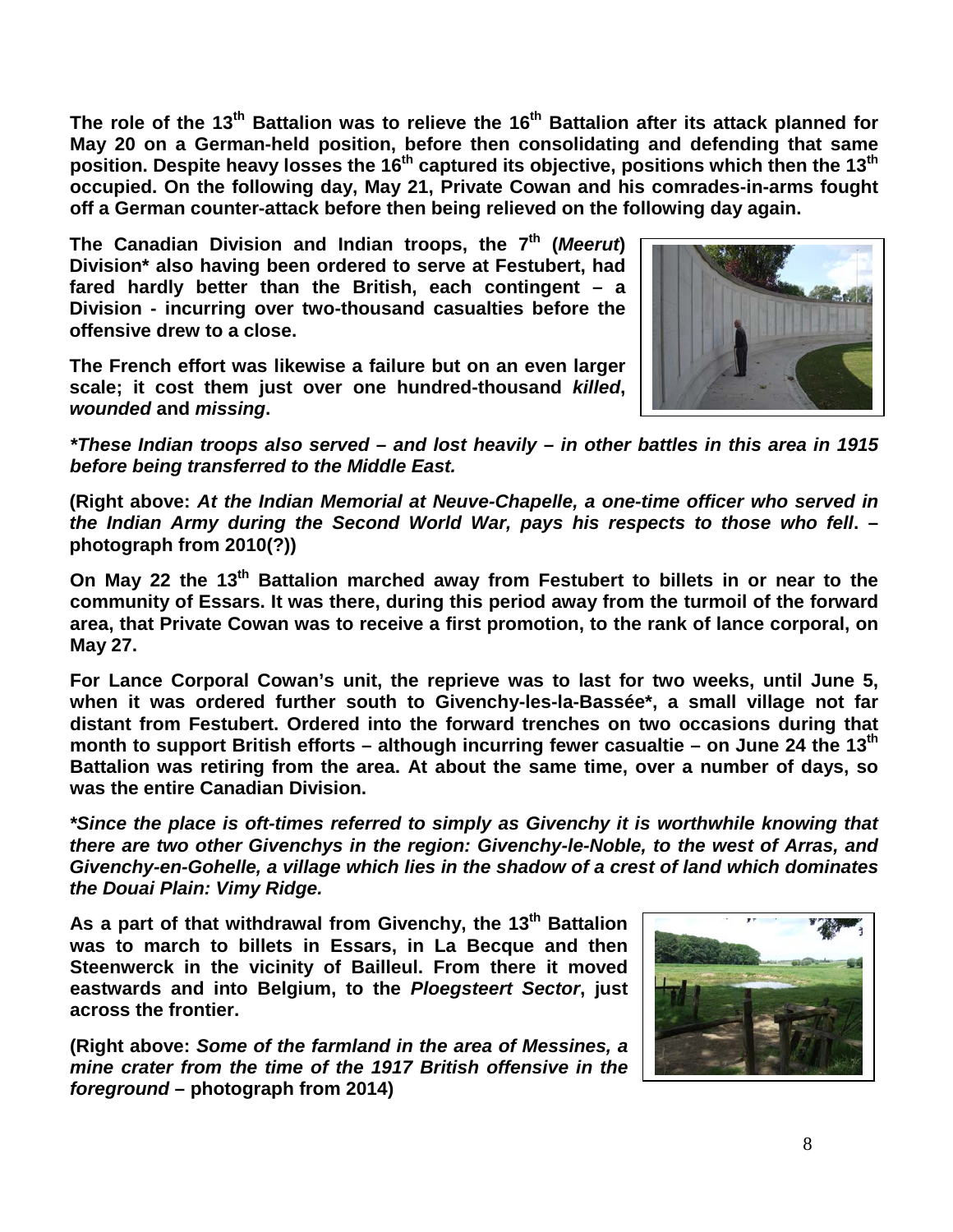**Having reached the** *Ploegsteert* **area on July 5, there the 13th Battalion remained – as did the entire Canadian Division. In the next months the Canadians came to be well-acquainted with the Franco-Belgian area between Armentières in the east – any further east would have been in German-occupied territory – Bailleul in the west, and Messines in the north; given the route marches enumerated in the War Diary and the itineraries used, it would have been surprising had it been otherwise.** 

**It was to be another eleven months before the 13th Battalion was involved in a further major altercation. Of course, local confrontations – in raids and during patrols - were fought from time to time, and artillery duels and the ever-increasing menace of snipers ensured a constant flow of casualties.**

**Lance Corporal Cowan during that time was granted leave twice: the first occasion was to be from October 8 until October 15; the second was from March 29 of 1916 until April 7. And while there appears to be no clues of where he spent that first week, he is recorded as having spent the subsequent period in England.**



**(Right above:** *London – in fact the City of Westminster – in the area of Marble Arch, in or about the year 1913, just prior to the Great War* **– from a vintage post-card)**

**It was while he was on that nine-day period of leave in the United Kingdom that Lance Corporal Cowan received his second stripe, being appointed to the rank of corporal on March 30.**

**Meanwhile, about that time, the 2nd Canadian Division - having been on the Continent for some six months by then, and having been stationed in a sector southward down the line from the** *Ypres Salient* **- was to fight its first major action of the** *Great War***. For the newcomers, the first weeks of April were not to be as tranquil as those being experienced during the same period by Corporal Cowan and his comrades-in-arms of the nowdesignated 1st Canadian Division.**

**The** *Action at the St. Eloi Craters* **officially took place from March 27 until April 17 of that spring of 1916. St-Éloi was a small village some five kilometres to the south of the Belgian city of Ypres and it was here that the British had excavated a number of galleries under the German lines, there to place a series of explosives which they detonated on that March 27. It was followed by an infantry assault.**

**After a brief initial success the attack soon bogged down and by April 4 the Canadians were replacing the exhausted British troops. They were to have no more success than their British comrades-in-arms, and by the 17th, when the battle was called off, both sides were back where they had been some three weeks previously – and the Canadians had incurred some fifteen-hundred casualties.**



**(Right above:** *A purported attack in the aftermath of the exploding of a mine under enemy lines* **– from** *Illustration***)**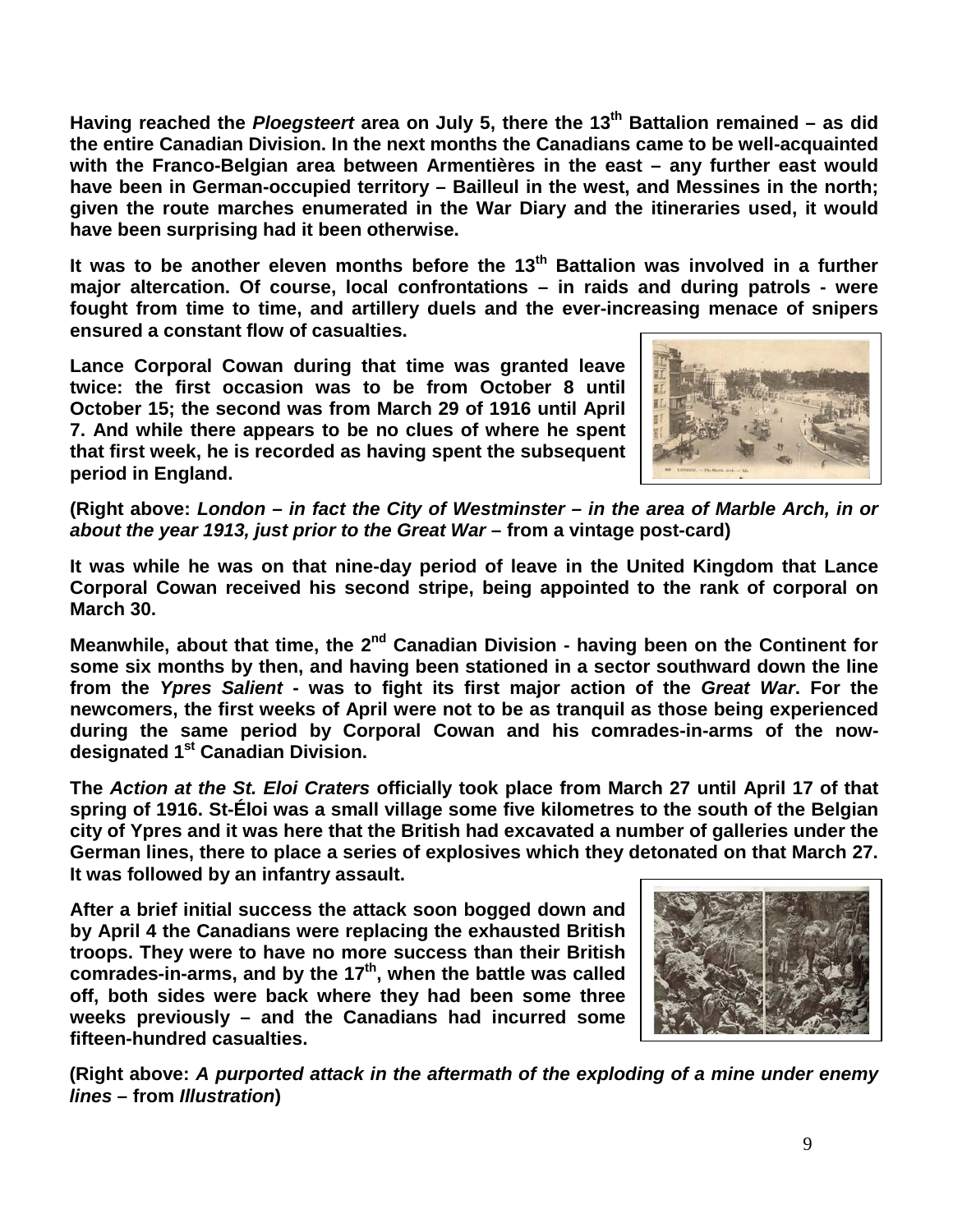**However, as previously noted, this confrontation was a 2nd Canadian Division affair and the personnel of the 13th Battalion during that period would likely have been disturbed by only the noise of the German artillery.**

Meanwhile, at about the time of this engagement, the 1<sup>st</sup> Canadian Division was in the **process of being transferred, from the** *Ploegsteert Sector* **to its new posting in the southern area of the** *Ypres Salient.*

**To the 1st Canadian Division's immediate right was now the 2nd Canadian Division, while to its immediate left was the most-recently arrived Canadian formation, the 3rd Division\*, recently having been made responsible for the south-east sector of the** *Ypres Salient***.**

**\****The 3rd Canadian Division officially came into being at mid-night of December 30, 1915, and January 1 of 1916.* 

**Now from June 2 to 14 of 1916 was to be fought the battle for**  *Mount Sorrel* **and for the area of** *Sanctuary Wood, Railway Dugouts,* **the village of** *Hooge, Maple Copse* **and** *Hill 60* **between the German Army and the Canadian Corps. The Canadians of the 3rd Division had apparently been preparing an attack of their own on the enemy positions which dominated the Canadian trenches when the Germans delivered their offensive, overrunning the forward areas and, in fact, rupturing the Canadian lines, an opportunity which fortunately they never exploited.**



**(Right:** *Railway Dugouts Burial Ground (Transport Farm) today contains twenty-four hundred fifty-nine burials and commemorations.* **– photograph from 2014)**

**(Right below:** *The Canadian memorial which stands atop Mount Sorrel just to the southwest of the city of Ypres* **(***today Ieper***)** *whose spires and towers may be perceived in the distance* **– photograph from 1914)**

**The British Commander of the Canadian Corps, Sir Julian Byng, reacted by organizing a counter-attack on the following day, an assault intended to, at a minimum, recapture the lost ground. Badly organized, the operation was a horrific experience, many of the intended attacks never went in – those that did were sent in piecemeal and the assaulting troops were cut to pieces - the enemy remained where he was and the Canadians were left to count an extremely heavy casualty list.**



**The events of June 2 had interrupted a busy day for the 13th Battalion: route marches, bayonet exercises, gas-helmet drill and Company training had been followed by Battalion sports in the afternoon.**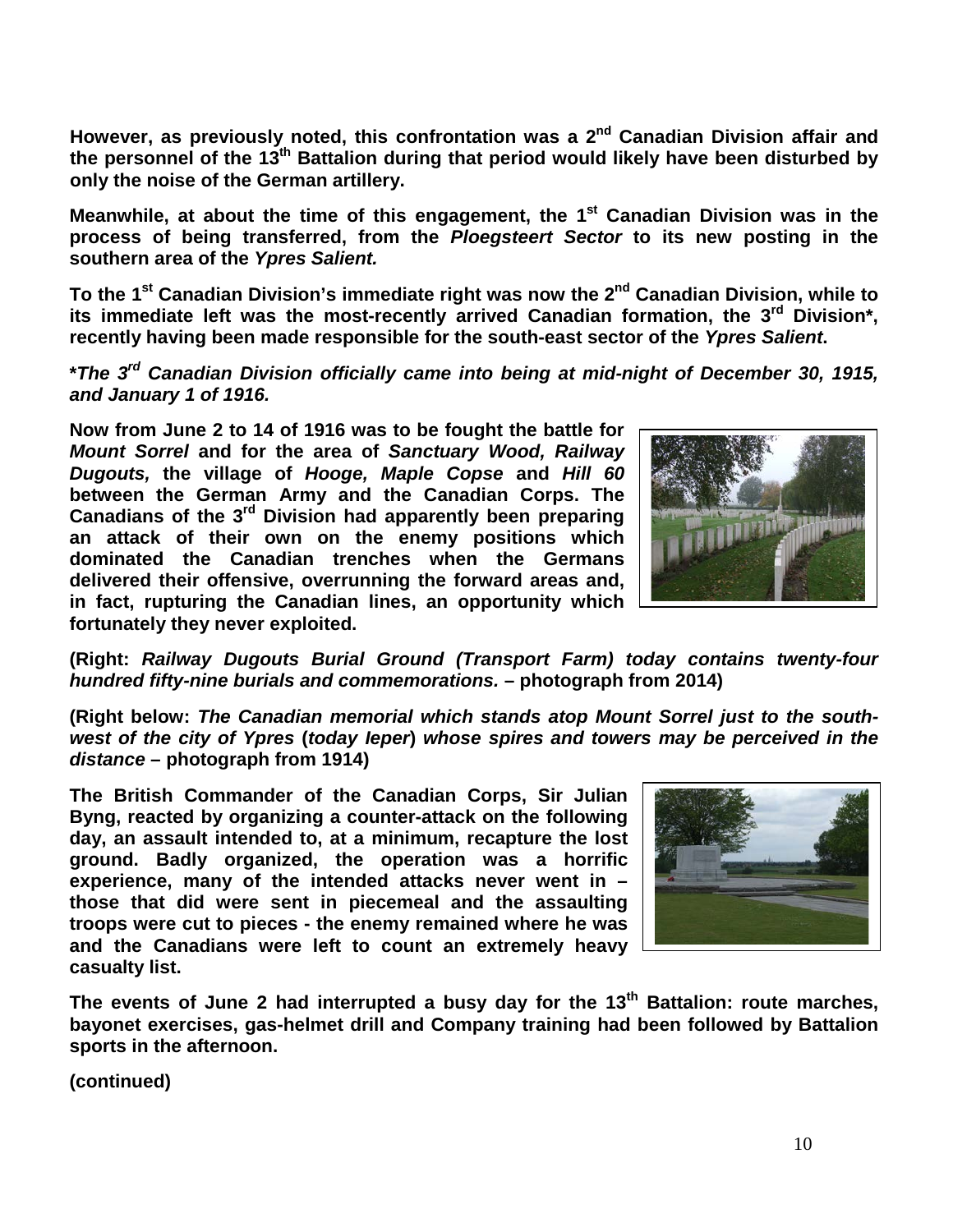11

**At seven-thirty on that evening, after reports of a German break-through in the Canadian 3rd Division sector, orders had been given…** *for the Battalion to 'stand to' and be ready to move at a moment notice… Soon after this the Battalion was ordered to proceed to the support of the Canadian 14th Battalion and made a forced march… to Zillebeke Etang…*

## **(Right:** *Maple Copse Cemetery, adjacent to Hill 60, in which lie many Canadians killed during the days of the confrontation at Mount Sorrel* **– photograph from 2014)**

**The 13th Battalion was not involved in those disastrous counter-offensives made by Canadian troops on June 3 and were, in fact, engaged in only defensive activities. Corporal Cowan and the 2nd Company were sent to the area of Zillebeke Village behind the lines. Even so, the casualty count for June 2 and 3 numbered forty-four.**

**On June 4 there was no concerted action on the part of the Canadians; the 13th Battalion spent much of its time consolidating positions and sending out reconnaissance parties, all the time receiving the attention of the German artillery. Casualties for June 4 came to a total of forty-eight.**

**The War Diarist's entry for the 5th reports no infantry action undertaken by the Battalion. There were reported, nonetheless, thirty…** *killed***,** *wounded* **or** *missing in action.*

**(Right:** *Troops – in this instance British – in hastily-dug trenches in the Ypres Salient. These are still the early days of the year as witnessed by the lack of steel helmets which only came into use in the summer of 1916***. – from** *Illustration***)**

**On June 6 the War Diary once again reports little activity in the area of the 13th Battalion. Nor does he report – but, then, why should he? – the detonation, by the Germans, of mines under the Canadian positions at Hooge village. The Germans then managed to gain some territory in that area before their advance was contained. The 13th suffered half-a-dozen casualties on that day.**

Late in the night of the  $7<sup>th</sup>$ , following an uneventful day – by **the standards of the time – and with no casualties due to enemy activity, the Battalion was withdrawn to the south-west of Ypres to arrive in their billets at four o'clock in the morning of the 8th. There the unit remained until June 11 when it began a march which was to bring the Battalion back to the area of Mount Sorrel. There it would serve in the imminent assault.**

**(Right above:** *The school shown here as it was to be by the end of the conflict, had served during the earlier stages of the Great War to billet Commonwealth troops. So had the cellars seen in the foreground***. – from a vintage post-card)**



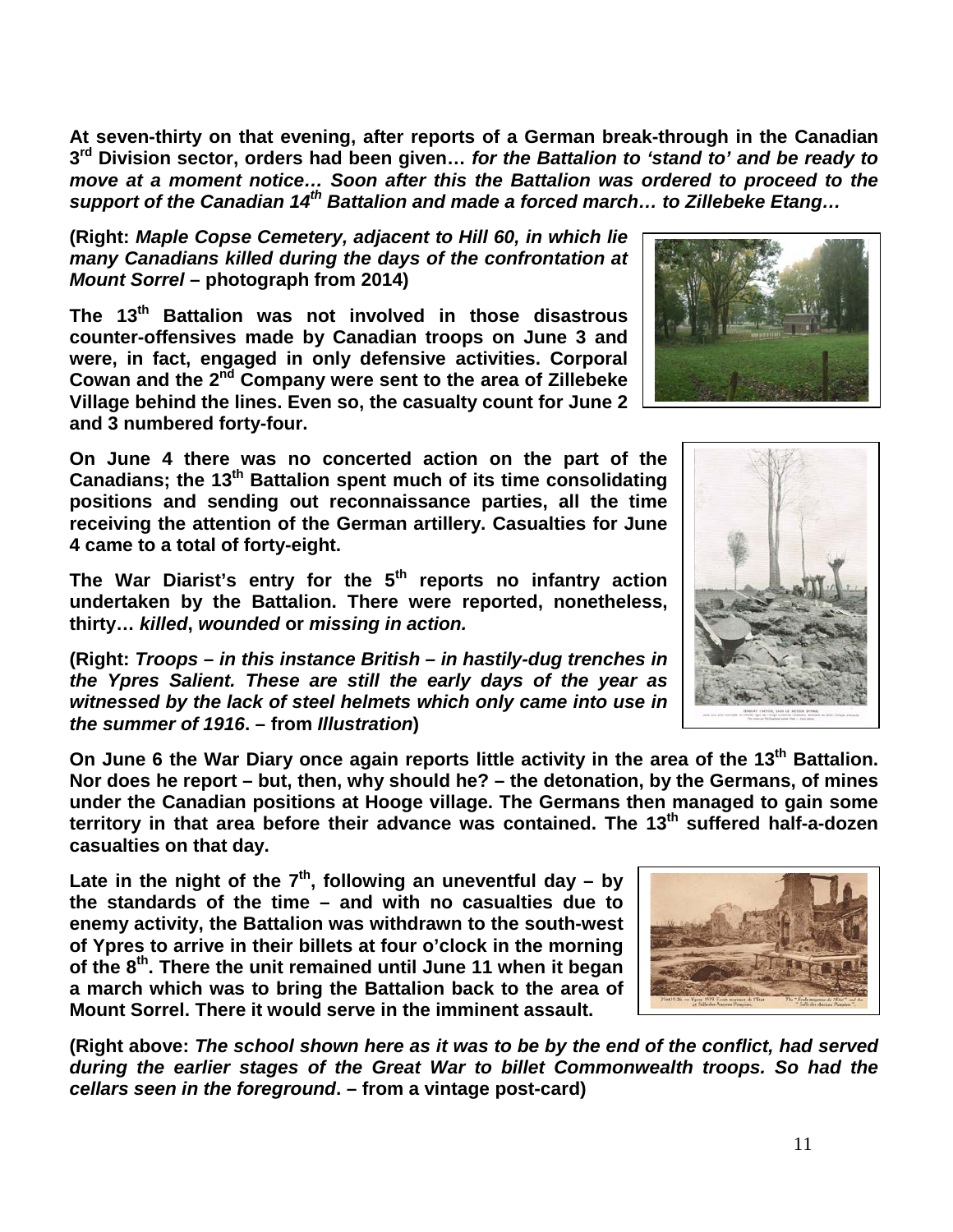**By midnight of that June 12, some twenty-eight hours after beginning its return march, the 13th Battalion was in its allotted positions in the front and support trenches.**

**(Excerpts from the Battalion War Diary entry for June 12-13)** *At 1. 30 a.m. immediately our artillery lifted to the old British trenches, our men, the first and second line under Major K.M. Perry, the third and fourth under Major G.E. McCuaig sprang up on the parapet and set off at a steady pace, over very rough ground and through a heavy barrage and succeeded in gaining the first objective…*

*As soon as the bombardment of the old British lines lifted at 1.50 a.m. the party again advanced at this stage the going was very heavy…*

*The attack proceeded briskly, bombing the enemy down the trenches, and directly the final objective was reached, Major McCuaig sent up a red flare…*

**The affair was over by mid-morning, the remainder of the day being spent in consolidation, taking care of the wounded of both sides, of prisoners… and in the burial of the dead. The 13th Battalion retired later that night.**

**The engagements of the previous eleven days – from June 2 until that June 13 – had thus culminated with this second – and more successful - counter-attack by the Canadians on that morning, a final offensive which left both sides in approximately the same positions that they had been occupying on June 2 when the affair had started.**

**The documentation in his files records the date of Corporal Cowan's death as being June 27, fourteen days after that final engagement at Mount Sorrel.** 

**Excerpt from the 13th Battalion War Diary entry of June 27, 1916:** *Halifax Trench - Weather dull and very wet, raining practically the whole night. At 4 a.m. the enemy opened an intense bombardment, with guns of all calibres, and with heavy trench mortars, the latter especially causing great damage to our front and support lines.*

*When the curtain of fire lifted about 5 a.m. three parties of Germans attempted to enter Vancouver Trench. One party estimated at about 20 men, endeavoured to enter trench 53, another of about 30 made an attempt to enter trench 57; and a third party consisting of 13 to 15 Germans attempted to effect an entry near Vigo Street.*

The 1<sup>st</sup> two attempts were repulsed by our Bombers and M-*Gunners, a M-G firing from the 14th Battalion lines also assisted. The third party was dispersed by rifle fire from our post at Vancouver trench, near Vigo Street, and by a post of the 49th Battalion.*

*Some dead were left, but none nearer than 40 yards from our trench, two prisoners were taken however, near Davidson Street, both of whom were wounded.*



**(Right above:** *Hill 60 as it remains a century after the events of 1916 in the area of Mount Sorrel, Hooge, Sanctuary Wood and Maple Copse: it is maintained in its original state, as much as Mother Nature will allow, by the Belgian Government.* **– photograph from 2014)**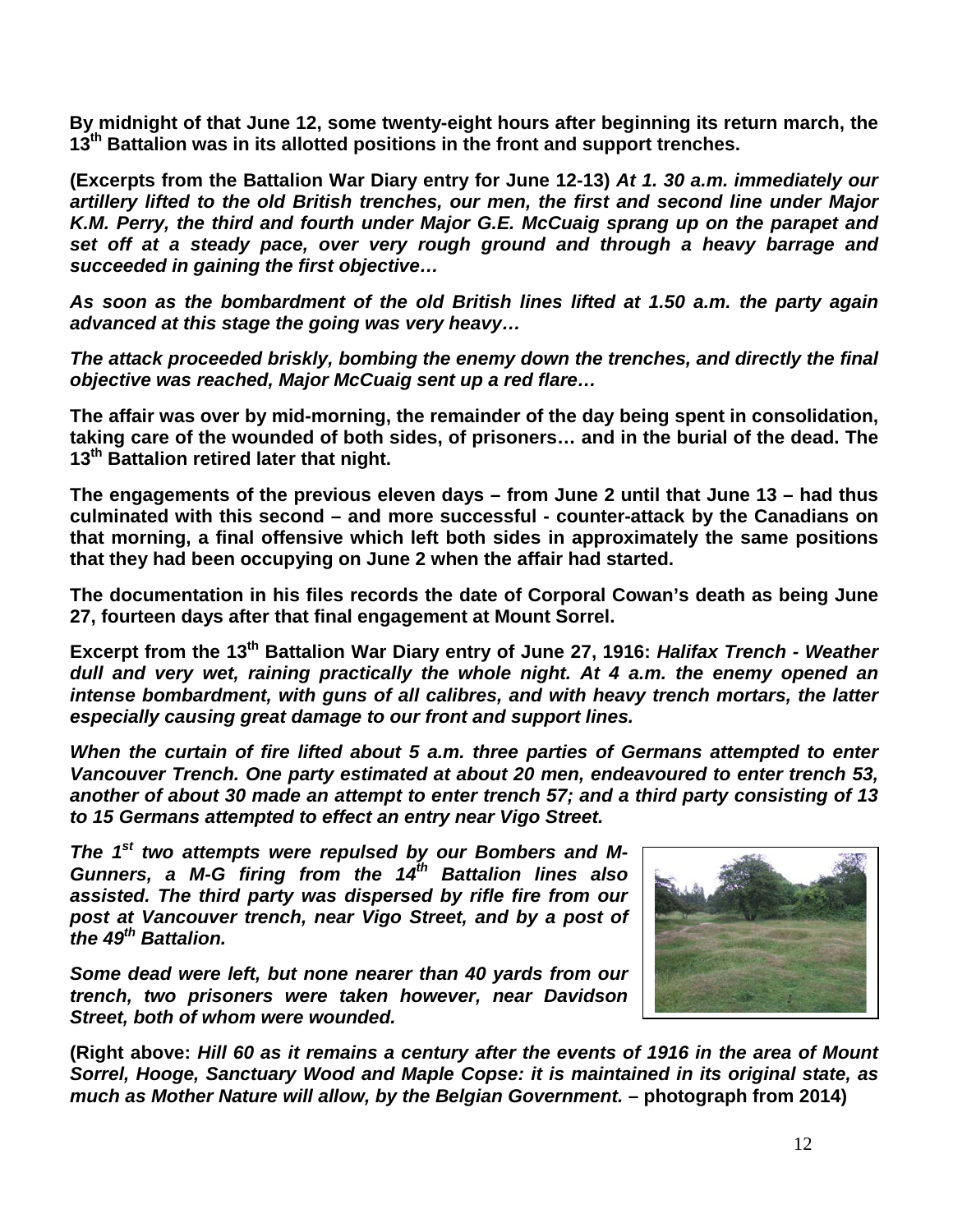*The main German body, who were seen consealed (sic), in front of their trenches, made no further attempt to advance.*

*The bombardment commenced at 4 a.m. and ceased at 5.20 a.m.*

*Our retaliation was neither quick or intence (sic) enough in reply to our S.O.S. signals.*

*At 8.30 a.m. a report was received by the Intelligence Officer to the effect that signalling by a white flag had been observed on Mount Sorrell. A man was immediately sent to investigate but nothing could be discovered.*

*Our observation post in Crab Crawl was destroyed in the morning, making observation exceedingly difficult.*

**The War Diarist included in his report a list of the sixty-three casualties of the day, one of whom was…** *No. 24583 Cpl G.T. Cowan – Killed.*

**Casualty report:** *"Killed in Action" – Was in a dugout, when an enemy shell burst outside, some of the pieces entered the opening, instantly killing him.*

**The son of John Cowan, Auditor & Estate Agent of** *Cowan & Co***\*., and of Eliza Julia Cowan (née** *Earle***, deceased December 9, 1915) of 37, Queen's Road, St. John's, Newfoundland, he was also brother to Peter H., to Lilian, to Edgar – later of 100, Edgecombe Avenue, New York City - and perhaps to John.** 

*\*Elsewhere also Manufacturer's Agent & Commission Merchants of 256-258, Water Street, St. John's*

**George Tremaine Cowan had enlisted at the** *apparent age* **of twenty-four years and three months: date of birth in St. John's, Newfoundland, June 30, 1890.**

**Corporal George Tremaine Cowan was entitled to the 1914-1915 Star, as well as to the British War Medal (centre) and to the Victory Medal (Inter-Allied War Medal) (right).**

**(continued)**





 $\Box$